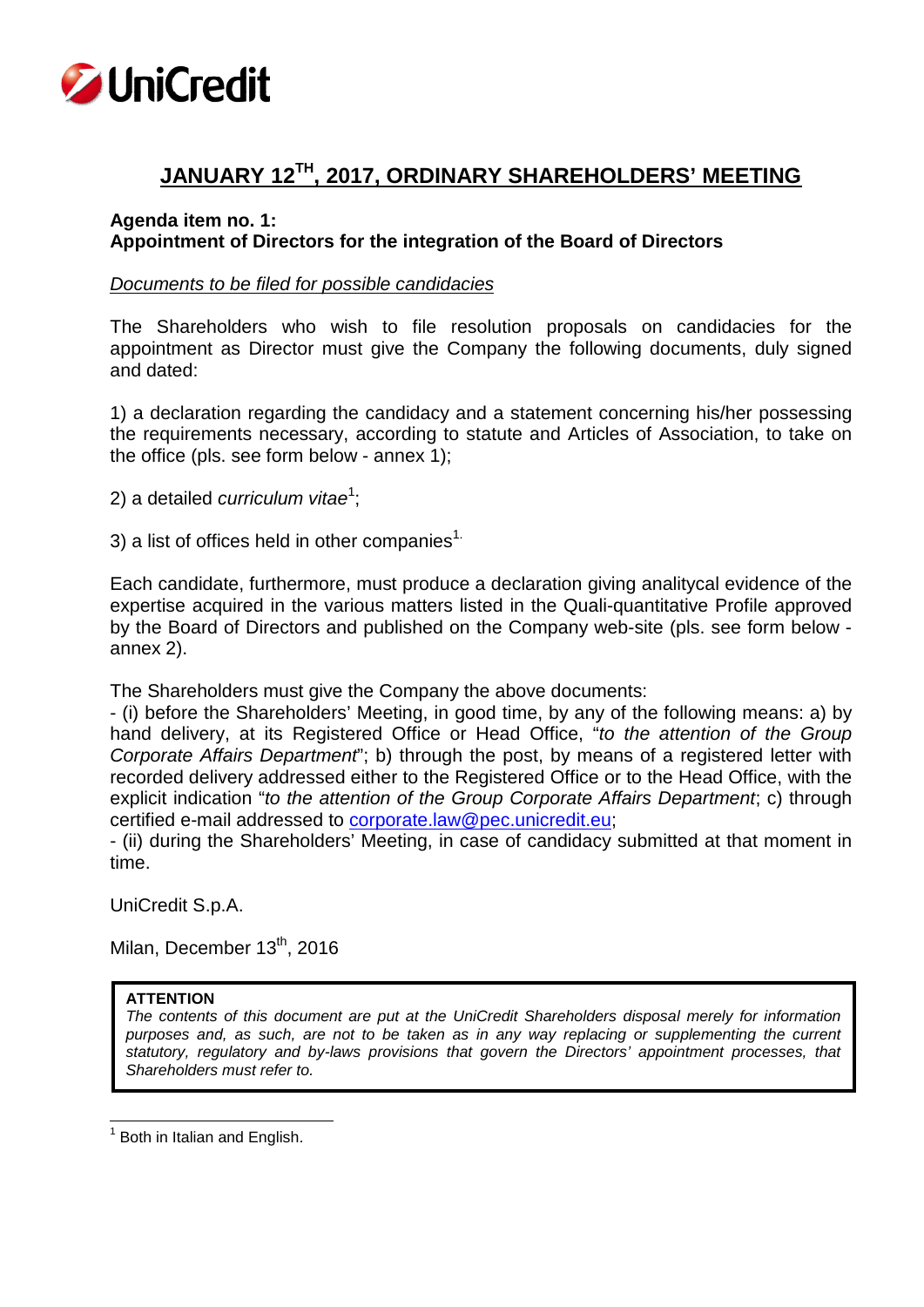# **ANNEX 1 - STATEMENT CONCERNING CANDIDACY AND ATTESTING THE INEXISTENCE OF REASONS FOR ONE'S INELIGIBILITY, FORFEITURE AND INCOMPATIBILITY, AS WELL AS REGARDING ONE'S MEETING THE REQUIREMENTS PROVIDED FOR BY CURRENT PROVISIONS, ALSO OF A REGULATORY NATURE**

I, the undersigned  $\frac{1}{\sqrt{1-\frac{1}{2}}\sqrt{1-\frac{1}{2}}\sqrt{1-\frac{1}{2}}\sqrt{1-\frac{1}{2}}\sqrt{1-\frac{1}{2}}$  (fiscal code  $\frac{1}{\sqrt{1-\frac{1}{2}}\sqrt{1-\frac{1}{2}}\sqrt{1-\frac{1}{2}}\sqrt{1-\frac{1}{2}}\sqrt{1-\frac{1}{2}}\sqrt{1-\frac{1}{2}}\sqrt{1-\frac{1}{2}}\sqrt{1-\frac{1}{2}}\sqrt{1-\frac{1}{2}}\sqrt{1-\frac{1}{2}}\sqrt{1-\frac{1}{2$  $\begin{array}{ccc}\n\text{Sine } \mathcal{L} \\
\hline\n\text{on } \text{________ \qquad \qquad ,\n\text{resident in } \text{________ \qquad \qquad },\n\end{array}$ relation to the integration of the UniCredit S.p.A. Board of Directors, on the agenda of the ordinary Shareholders' Meeting convened on January  $12<sup>th</sup>$ , 2017 under my own responsibility:

## **STATE THAT**

I stand for election / I irrevocably accept my candidacy as member of the Board of Directors of UniCredit S.p.A. and I accept my possible appointment as Director.

In view of the provisions, *inter alia*, contained in: Sections 2382 and 2387 of the Italian Civil Code, Section 26 of the Legislative Decree no. 385 dated September 1, 1993, Section 147 *quinquies* of the Legislative Decree no. 58 dated February 24, 1998 (the "TUF"), the Treasury Decree no. 161 dated 18 March 1998 and the Ministry of Justice Decree no. 162 dated March 30, 2000,

#### **CERTIFY THAT**

there are no reasons for my ineligibility, forfeiture or incompatibility and that I meet the requirements provided for by current regulations and other provisions, as well as by the Articles of Association of UniCredit S.p.A., for the appointment as Director.

With reference to Clause 20 of the UniCredit Articles of Association, to Sec. 3 of the Corporate Governance Code approved by the Corporate Governance Committee ("Corporate Governance Code for listed companies"), as well as to Sec.s 147-ter, sub-sec. 4, and 148, sub-sec. 3, of the TUF,

#### **STATE THAT**

 $\Box$ I meet the independence requirements envisaged by Clause 20 of the UniCredit Articles of Association and Sec. 3 of the Corporate Governance Code for listed companies

П. I **DO NOT** meet the independence requirements envisaged by Clause 20 of the UniCredit Articles of Association and Sec. 3 of the Corporate Governance Code for listed companies

П I meet the independence requirements envisaged by Sec. 148(3), of the TUF

П I **DO NOT** meet the independence requirements envisaged by Sec. 148(3), of the TUF

I, the undersigned, also:

- **UNDERTAKE** to promptly inform UniCredit S.p.A. of any changes in the above circumstances and, on request by the Company, to produce any documentation suitable to confirm the truthfulness of the facts declared;

*-* having taken notice of the advice given according to Section 13 of the Legislative Decree no. 196 dated June 30, 2003 reported below, **AUTHORIZE** the publication of the aforesaid information and of that concerning the personal and professional characteristics mentioned in my *curriculum vitae*, in the so-called "profile form" and in the list of the offices held in other companies herewith attached.

Date, \_\_\_\_\_\_\_\_\_\_\_\_\_\_\_\_\_ Signed \_\_\_\_\_\_\_\_\_\_\_\_\_\_\_\_\_\_\_\_\_\_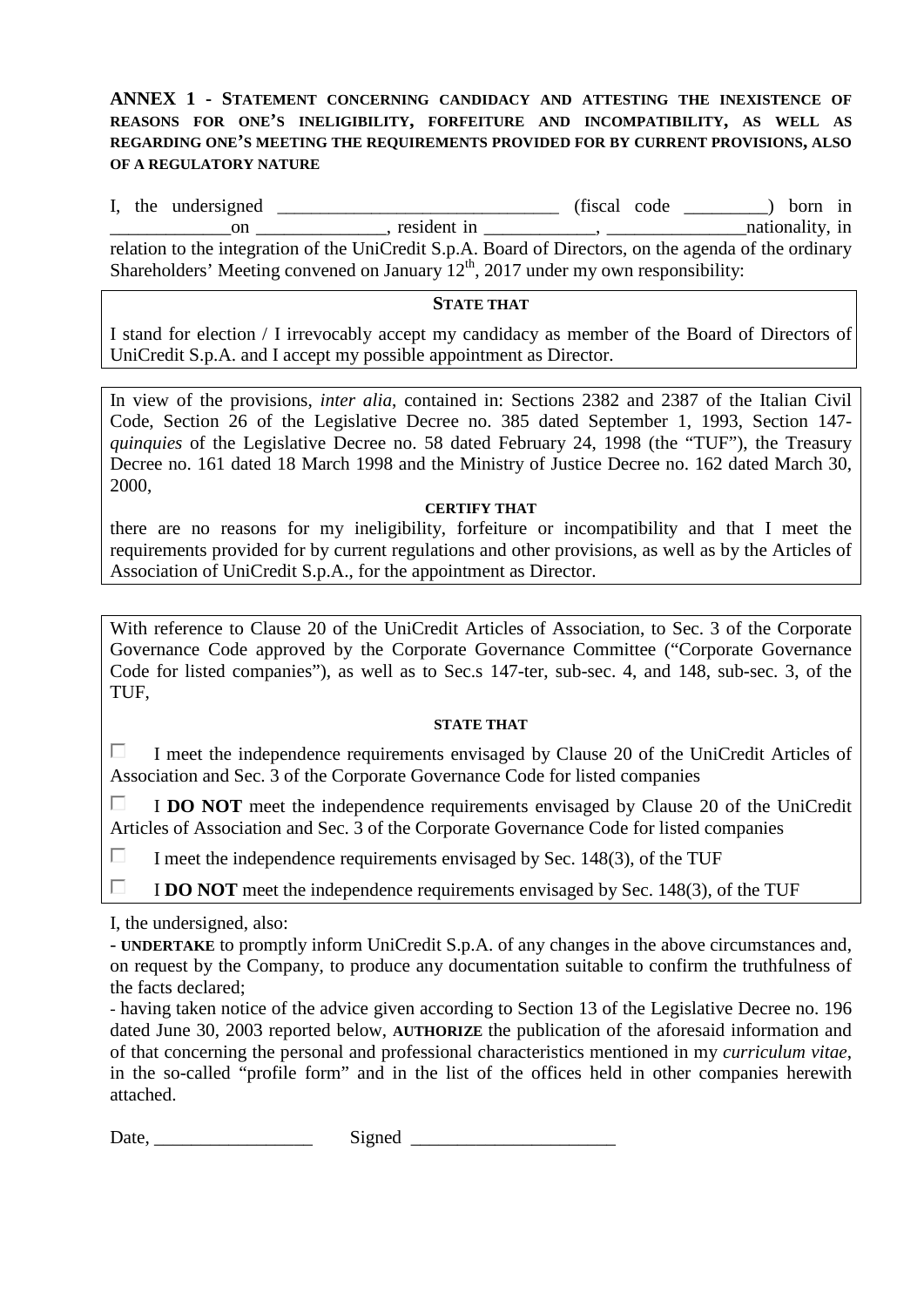Annexes:

- Curriculum vitae
- List of offices held in other companies
- Profile form

#### *INFORMATION (pursuant to Section 13 of Legislative Decree no. 196/2003)*

*UniCredit S.p.A., with Registered Office in Rome, Via Alessandro Specchi, 16 and Head Office in Milan, Piazza Gae Aulenti, 3 (Tower A) informs you, as "Data controller", that the personal data provided will be handled in accordance with the provisions of the Legislative Decree no. 196/2003 for the assessment of the meeting of the requirements necessary for the appointment to the office of Director of UniCredit S.p.A. both by means of IT tools and, in case of need, with the competent Offices in order to verify their truthfulness. Such processing does not require your consent.*

*Moreover, with your consent, UniCredit S.p.A. will publish your data on the <i>www.unicreditgroup.eu website*, as well *as the information on your personal and professional characteristics contained in your curriculum vitae, in the profile form and in the list of the offices held in other companies attached to this statement.*

*UniCredit S.p.A. also informs you that you may exercise your rights, such as to obtain the erasure, updating, rectification or integration of your data as well as to object, on legitimate grounds, to their processing. For any explanation or support, please contact: corporate.law@pec.unicredit.eu*